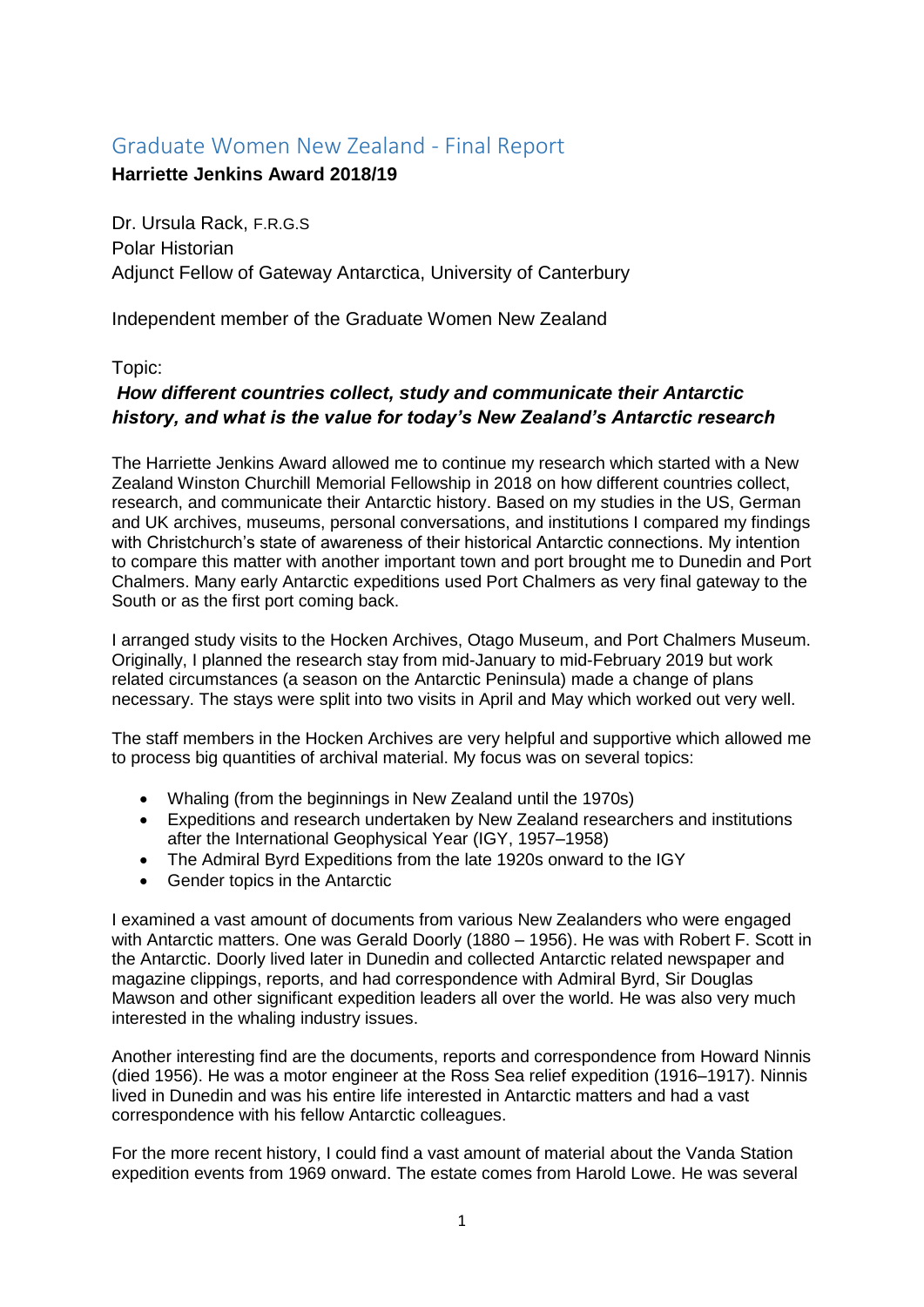times the leader of the station and also field leader at Scott Base. In his files are lots of original reports, especially for improvements on the living conditions at the stations and training programmes for the field events.

The archives hold also minutes from the New Zealand Antarctic Society (NZAS), Otago branch, from the 1930s until the 1950s. This is an important find because the NZAS was very active in the 1950s which is the time of the International Geophysical Year (1957–1958)

These are only few examples of the findings in the archives. I could also look at very interesting photo material from Admiral Richard Byrd, Hubert Wilkens, and Lincoln Ellsworth all three famous for their pioneering work on using aeroplanes for areal observation in the Antarctic. There is also rare photo material about the whaling industry in the Ross Sea region in the late 1920s and 1930s, especially the Rosshavet Whaling Company.

Examining the numerous files in the Hocken archives, the whaling business and the claiming issues in the Antarctic were a dominant factor especially from 1900–1970s. Many of the men who were participants of the Heroic Era expeditions showed a great interest in the whaling business. I found even the correspondence and the promotion of the "New Zealand and Ross Sea Whaling Company Limited". Fortunately, it is allowed to take photos from the documents. (Picture 1: Title page from the New Zealand and Ross Sea Whaling Company, Limited)



*Picture 1: Title page from the N.Z. and Ross Sea Whaling Company, Limited; (Hocken Archives, MS-1168)*

In May, I also focused on the museums. The meeting with Moira White in the Otago Museum went very well. We had a good discussion; however, the museum's focus is on science and how to engage especially the younger generation to take it on. Moira White is the curator of the Museum and she herself writes often on the museum's blog about their artefacts and she touches very frequently Antarctic history. [https://otagomuseum.nz/blog/a-walk-on-the-wild](https://otagomuseum.nz/blog/a-walk-on-the-wild-side/)[side/](https://otagomuseum.nz/blog/a-walk-on-the-wild-side/) Also exhibitions in the past dealt with the more current history in the Antarctic such as "The Big Ice" which celebrated the fifty years of New Zealand scientific exploration in the South. [http://www.scoop.co.nz/stories/CU0708/S00334/the-big-ice.htm.](http://www.scoop.co.nz/stories/CU0708/S00334/the-big-ice.htm)

In the discussion it was revealed that there are artefacts from the Heroic Era (1897 – 1917) in the museum. Especially when expedition ships returned from the Antarctic, expedition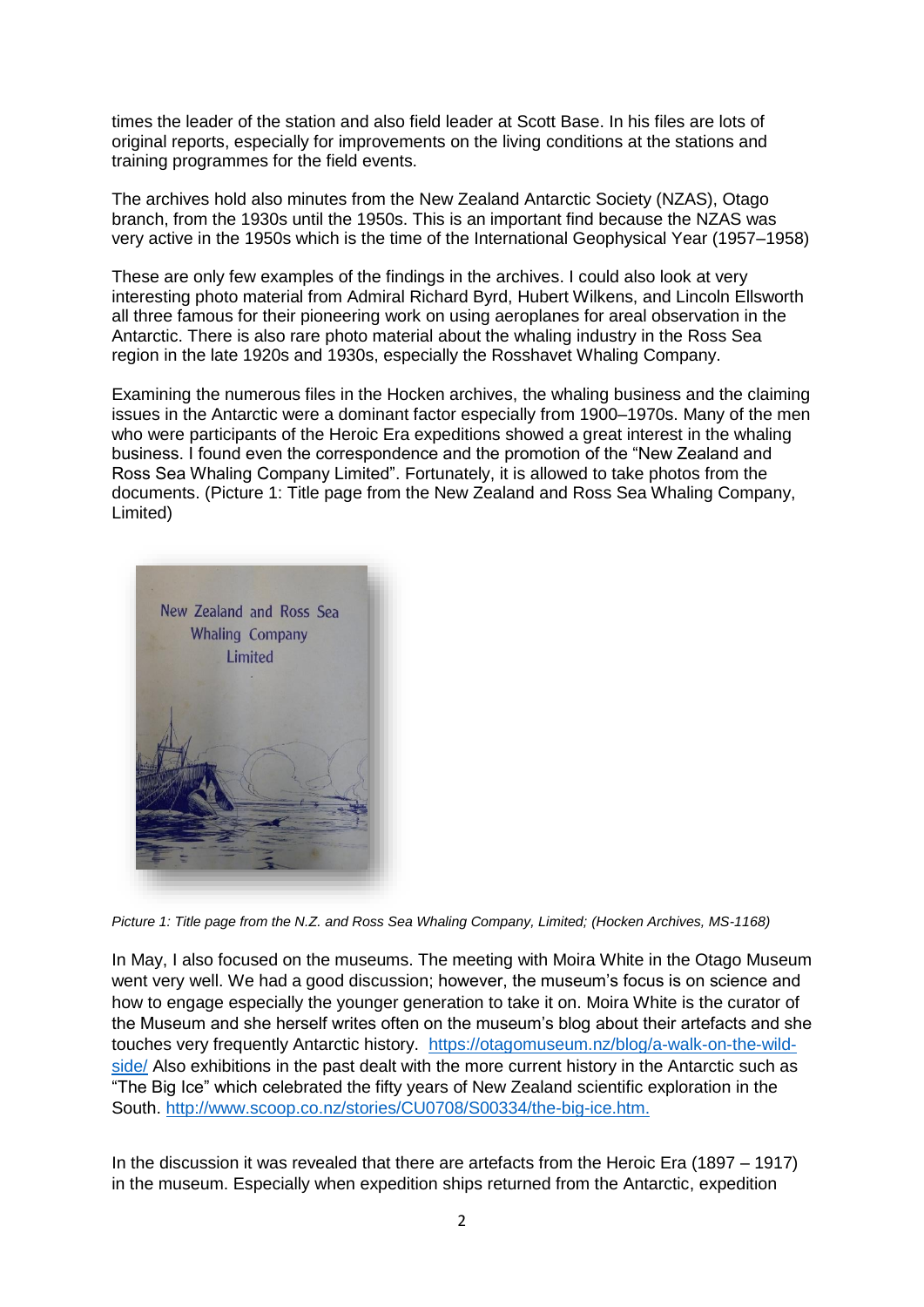member left some artefacts in the museum like a preserved specimen of a crab eater seal. There was also an article on an Antarctic glove what has undergone repair by a taxidermist after the "*Aurora"* arrived from the Antarctic in 1916. The article is written by Moira White in the *Otago Daily times, Saturday, 25 May 2019, The Weekend Mix, p.6*

A small exhibition is the Sir Edmund Hillary display which is stretched over the entire museum along the stairwell. [https://otagomuseum.nz/whats-on/see/display/sir-edmund](https://otagomuseum.nz/whats-on/see/display/sir-edmund-hillary-stairwell)[hillary-stairwell.](https://otagomuseum.nz/whats-on/see/display/sir-edmund-hillary-stairwell) This will change in the near future to give the artefacts a more permanent display as Moira pointed out to me.

Kate Timms-Dean is the Education Manager of the Otago Museum. She pointed out to me that the museum has no focus on Antarctic history but teaches curriculum-linked programmes to Year 0–13 students in New Zealand schools. The most common age group visiting the museum is Year 3-6 but there are also programmes for early childhood and tertiary groups which use the museum's education offer. The museum has a set of about forty off-the-shelf education programmes available. Teachers, however, are encouraged to work with the museum together to tailor the programmes to their students' needs.

The other museum I visited was the Maritime Museum in Port Chalmers <http://portmuseum.org.nz/> which is open seven days a week. This is only possible because of the great work by the volunteers who run the museum. Brian McCormack, one of the volunteers, was looking after me and he was very helpful and let me go through piles of documents. The documents and newspaper clippings cover also the more recent history on Antarctic research, often linked to Otago University. There is an Antarctic exhibition related to Port Chalmers which gives a fine overview from the early explorers such as Dumont d'Urville. Often overlooked is the whaling business and its close connection to the port, however, also this part is covered in that special exhibition.

The volunteers have invited me for a presentation on my work in Antarctic history for 19 September 2019. So I will return and look to more material as I already organised it with Brian.

In Dunedin are some visible signs of Antarctic history. One plaque is only visible to people who know the place, but I could find in the archives more information about it. (See picture 2: unveiling of the plaque)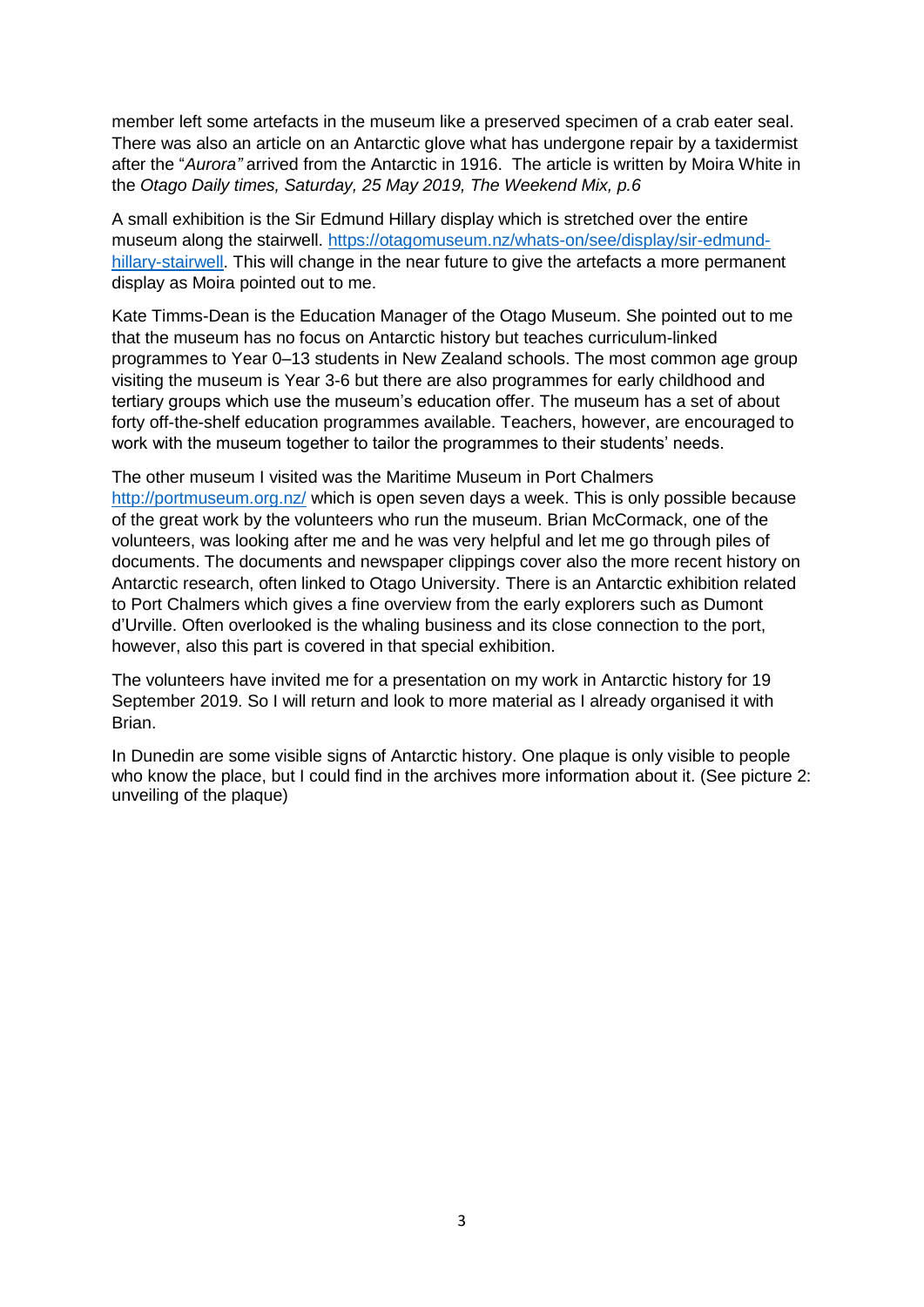

*Picture 2: Unveiling of the plaque to commemorate Captain Robert F. Scott and Captain L.E.G. Oats which is still to see on the corner where Scott Street and Oates Street meet. (Hocken Library, MS-1214)*

Another monument is dedicated to Admiral Richard E. Byrd. The bust was unveiled in 1967 also to demonstrate the strong connections between the U.S.A. Antarctic programme and New Zealand. (Picture 3: Admiral Byrd bust in Dunedin)



*Picture 3: taken by U.Rack on 26 May 2019, Admiral Byrd bust. At McMurdo Station is a similar bust and this is a symbol for the close relationship between the U.S.A and New Zealand.*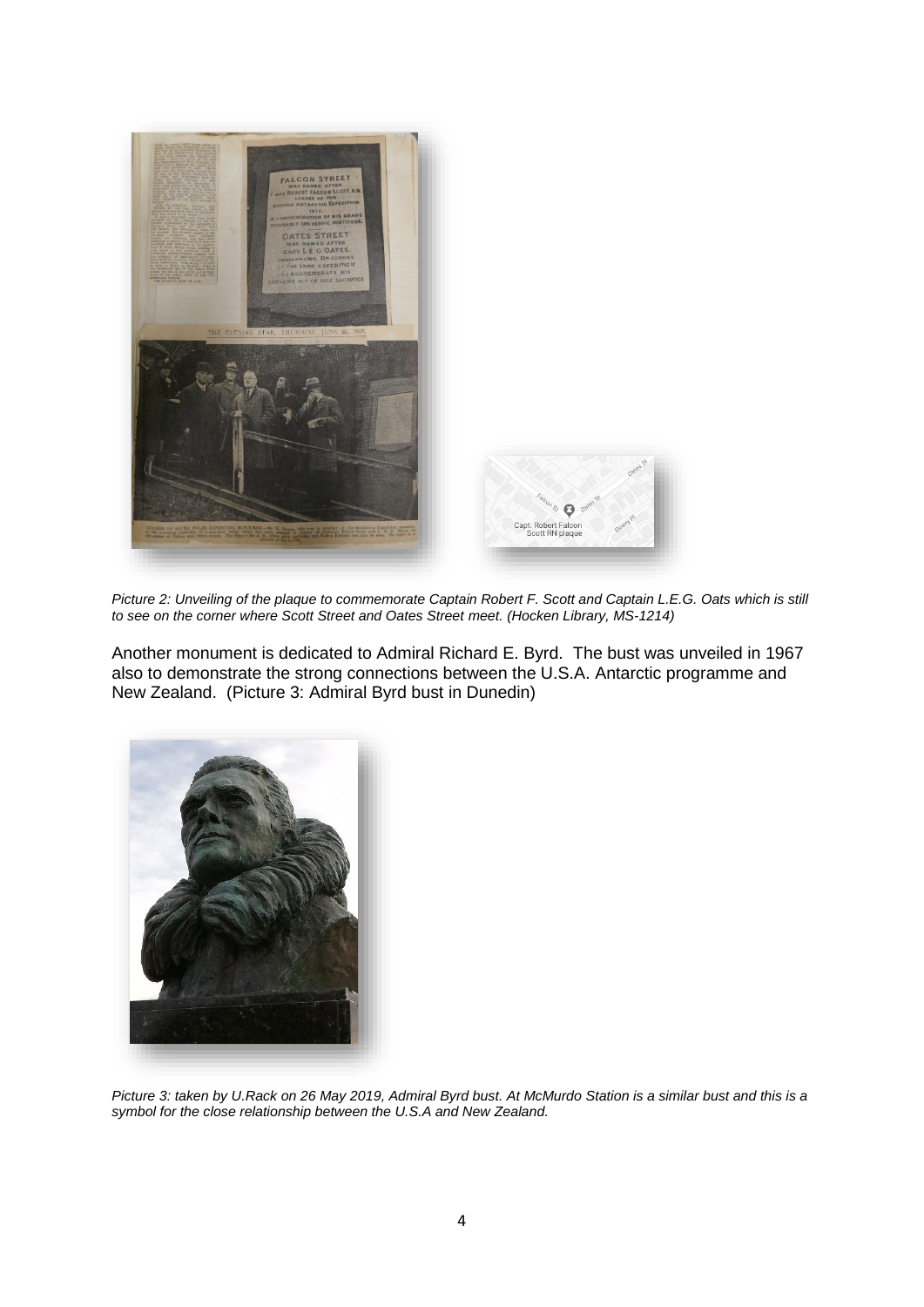There are other monuments but they are not in the inner city of Dunedin as the Scott monument on the way to Port Chalmers. It is already so much hidden by trees and bushes that it is easily missed.

Female history is almost not existing. I could nothing locate on Antarctic female history in the archives. The current exhibition in the Otago Museum shows a female physicist and sea ice specialist: Prof. Pat Langhorne. She is still active and a living example of female Antarctic history. However, one has to know the photograph to recognise her during fieldwork in the Antarctic. (Picture 4: poster for the 150 years celebration Otago University)



*Picture 4: Otago University, promotion poster for the exhibition in the Otago Museum*

I am very grateful for the financial support through the Harriette Jenkins Award, facilitated by the Graduate Women New Zealand otherwise it would be not possible to extend my research across New Zealand. This studies in the Hocken archives and the visits in the museums have shown that there is also material available for research. Several personal discussions have also shown that especially the more recent Antarctic history is known and is communicated with the wider public.

The research stay in Dunedin brought me great insight in the material which is stored in the Hocken Archives. Also in the museums is Antarctic related research material stored. That will help me for future applications to point out and to undertake more research in that regard.

Reference list on archival material I worked on in April and May 2019:

| Misc-MS-1424 | James Paton Dairy on board the "Aurora" 1916-1917 (completely transcribed) |
|--------------|----------------------------------------------------------------------------|
| MS-3819      | NZAS Otago branch minutes 1936-1962                                        |
| MS-1201/057  | Notes on politics of Antarctica and in New Zealand (1950s-1960s)           |
| MS-1138/005  | Copy of minutes of first Antarctic Lodge Number 777 (Admiral Byrd)         |
| MS-1138/03   | Crew lists, invoices and bills of lading "S.S. Jacob Rupert", 1934         |
| Misc-MS-1585 | Francis de Hamel Antarctic summer 1957-1958                                |
| MS-1214/01   | Doorly – newspaper clippings relating to Antarctica Folio I                |